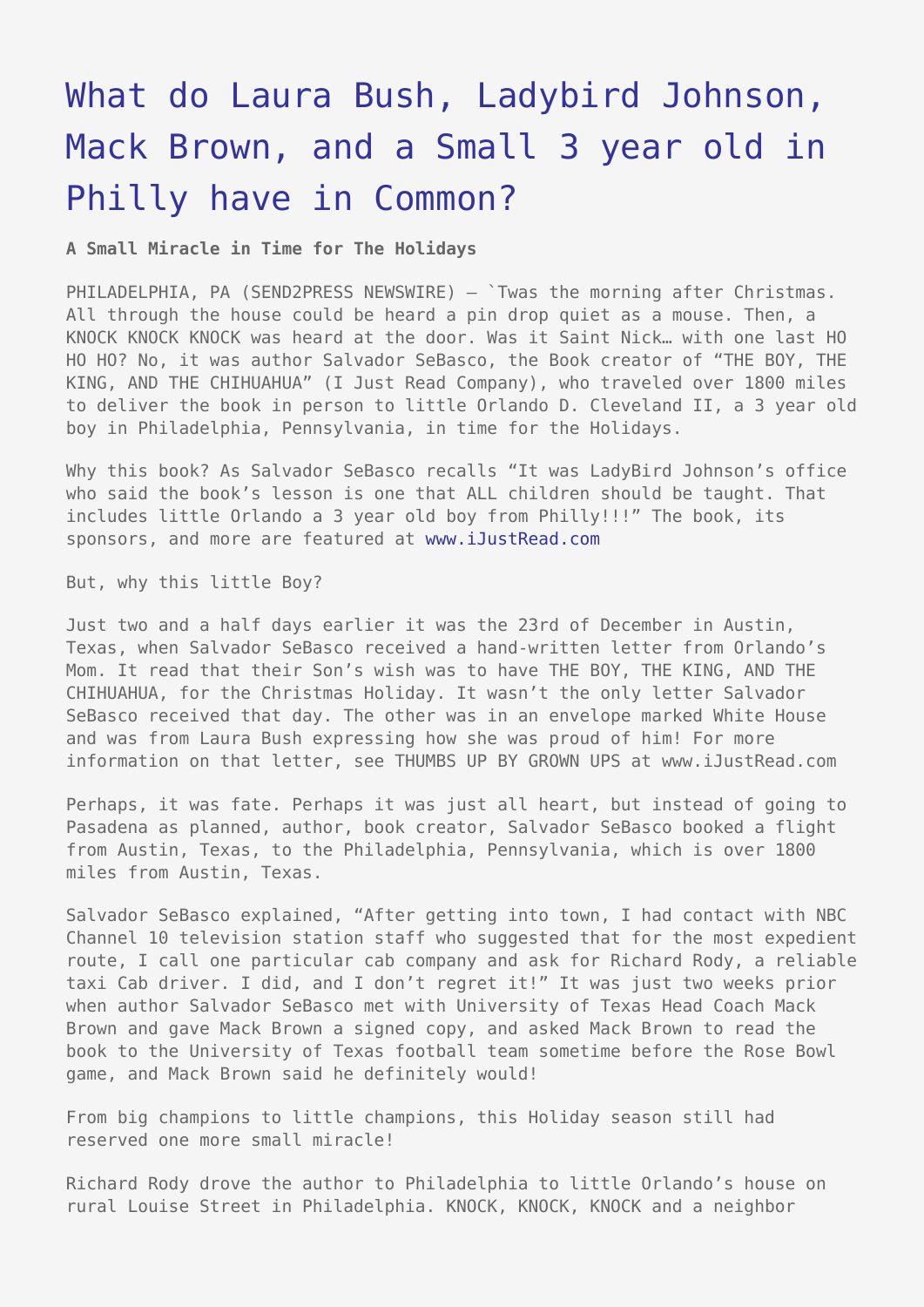overheard that no one answered the door, and had Mr. SeBasco visit Orlando's Grandmother Desi Washington who lived in the house across the street in Philly. Overjoyed and a few phone calls later to her daughter Melinda, and it was not too long when little Orlando's dream came true and he met the book's creator.

Even in that, it still as was no normal delivery though as Orlando D. Cleveland II's Father, whose name is also Orlando, answered the door. He was amazed that the author of the book he had just seen on Reading Rainbow, was at the door with his book THE BOY, THE KING, AND THE CHIHUAHUA.

"It's a miracle! I can't believe this ACTUALLY CAME TRUE. We were watching Reading Rainbow and saw the book listed as Fantastic Books to get and now here it is with you bringing it to our Son, Orlando. It's a miracle!"

Talking with Melinda McClenic, little Orlando's Mom, "It is not everyday you have this sort of thing happens. Mr. SeBasco came in a cab and deserves to leave in a stretch- Limousine with Mayor Street!"

It was Melinda McClenic, an Operator for Philadelphia's City Hall, who, instead of calling 888-280-7715 to order the book, wrote directly to Mr. SeBasco, c/o Grace Edision, at PO Box 270006, Austin, Texas 78727, and mentioned how much her Son wanted the book for Christmas.

This was no ordinary copy of the book delivered. It was a limited edition exclusive collector's item because it was number 29 in a series of 100 ever to get numbered and signed by the author on a sticker appearing towards the back of the book. It is valued at \$175.00 since one auctioned off for that amount a few weeks ago.

Yes, the stockings were already hung, when Salvador SeBasco came to the door with one more stocking stuffer; even though Santa already took his tour. And, with that stocking stuffer, limited edition book, was a certificate of authenticity from iJustRead.com

In Salvador's other hand was the original hand written letter which little Orlando D. Cleveland II's Mother Melinda wrote the author asking for this miracle. The letter was written in hopes and care that Salvador SeBasco, against all odds would be there!

Salvador recalls his first words to little Orlando were, "Little man, this one's for you!!! You have a great Mom and Dad. I heard you wanted this book for Christmas and I came here to give it to you and read it to you person!" Then, little Orlando's and his Dad's smile lit up the front porch…so much you would have thought Rudolph was there.

Yes, it was just after settling down and about to head out for a West Coast book tour. First to Pasadena for the Rose Bowl parade festivities, and then onto…but "Wait!" Salvador SeBasco said. When in his head arose such a clatter…and it was then he realized it was little Orlando …most…that mattered!